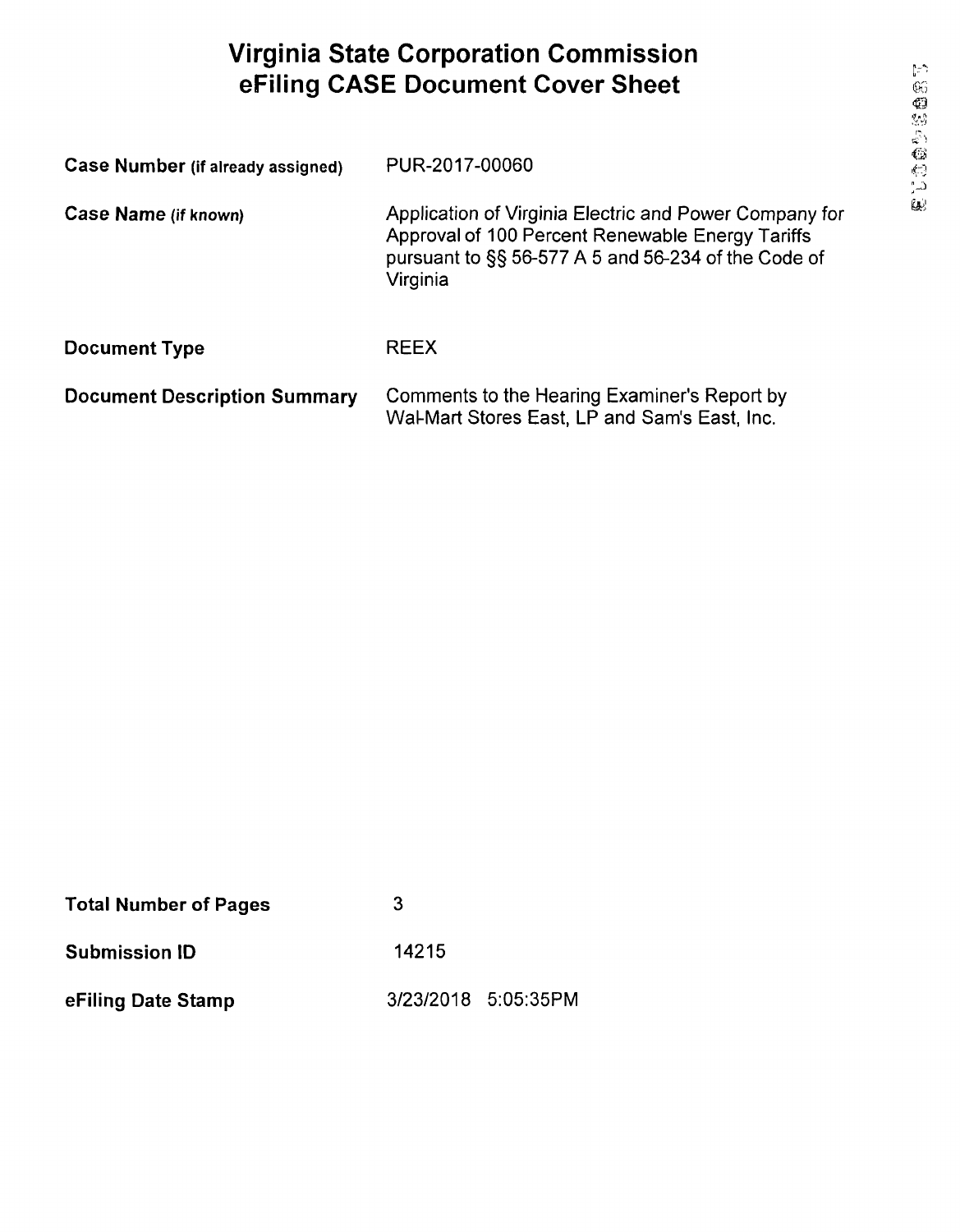## Virginia State Corporation Commission eFiling CASE Document Cover Sheet

| Case Number (if already assigned) | PUR-2017-00060                                                                                                                                                                |
|-----------------------------------|-------------------------------------------------------------------------------------------------------------------------------------------------------------------------------|
| Case Name (if known)              | Application of Virginia Electric and Power Company for<br>Approval of 100 Percent Renewable Energy Tariffs<br>pursuant to SS 56-577 A 5 and 56-234 of the Code of<br>Virginia |
| <b>Document Type</b>              | <b>RFFX</b>                                                                                                                                                                   |

Document Description Summary Comments to the Hearing Examiner's Report by Wal-Mart Stores East, LP and Sam's East, Inc.

 $\mathbf{A}$  and  $\mathbf{A}$  are  $\mathbf{A}$  . Then

| <b>Total Number of Pages</b> | 3     |                     |
|------------------------------|-------|---------------------|
| <b>Submission ID</b>         | 14215 |                     |
| eFiling Date Stamp           |       | 3/23/2018 5:05:35PM |

 $\bar{\mathbf{r}}$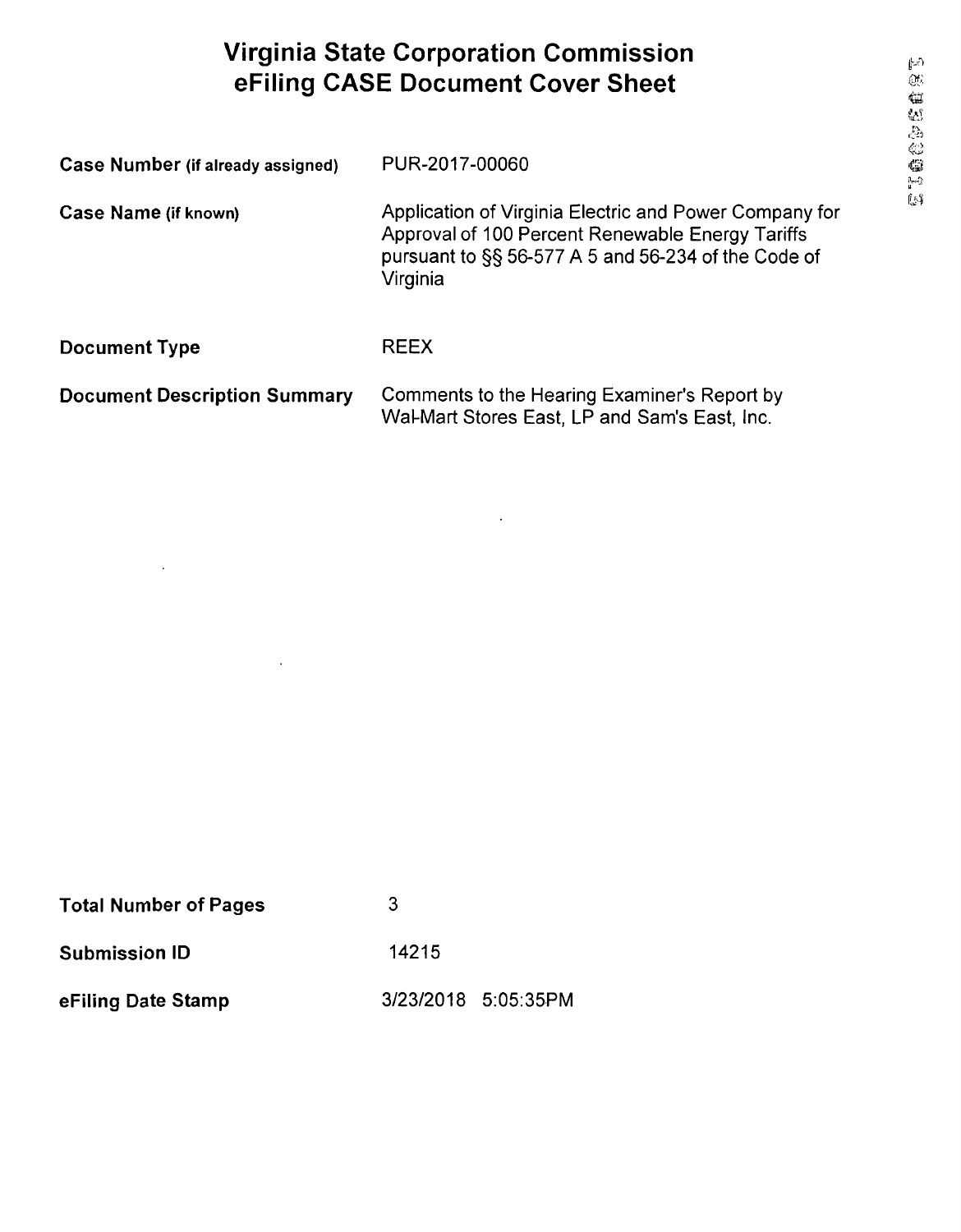Carrie M. Harris Direct Dial: (336) 631-1051 charris@spilmanlaw.com

March 23,2018

Hon. Joel H. Peck, Clerk State Corporation Commission c/o Document Control Center Tyler Building, First Floor 1300 East Main Street Richmond, VA 23219

> Re: Case No. PUR-2017-00060 Application of Virginia Electric Power Company, For approval of 100 percent renewable energy tariffs pursuant to §§ 56-577 A 5 and 56-234 of the Virginia Code

Dear Mr. Peck:

Pursuant to the Hearing Examiner's March 2, 2018, Report and Recommendation, Wal-Mart Stores East, LP and Sam's East, Inc. ("Walmart") provides the following Comments to the Hearing Examiner's Report. Walmart supports the Hearing Examiner's recommendation that Virginia Electric and Power Company's ("Dominion or the Company") request for approval of six voluntary renewable energy tariffs (the "CRG Rate Schedules") be denied because (1) the Company failed to prove that the CRG Rate Schedules qualify as tariffs for "electric energy provided 100% from renewable energy" as required by § 56-577 A 5 of the Code of Virginia; and (2) Dominion did not prove that the CRG Rate Schedules as proposed were just and reasonable. Walmart further agrees with the Hearing Examiner that, if the CRG Rate Schedules are approved, they should be approved solely as experimental rates under § 56-234 B of the Virginia Code.

Copies of these Comments are being served on the parties as set forth in the attached Certificate of Service. Should you have any questions regarding this filing, please do not hesitate to contact me.

Sincerely,

SPILMAN THOMAS & BATTLE, PLLC

By:

Carrie M. Harris (VA Bar No. 76817)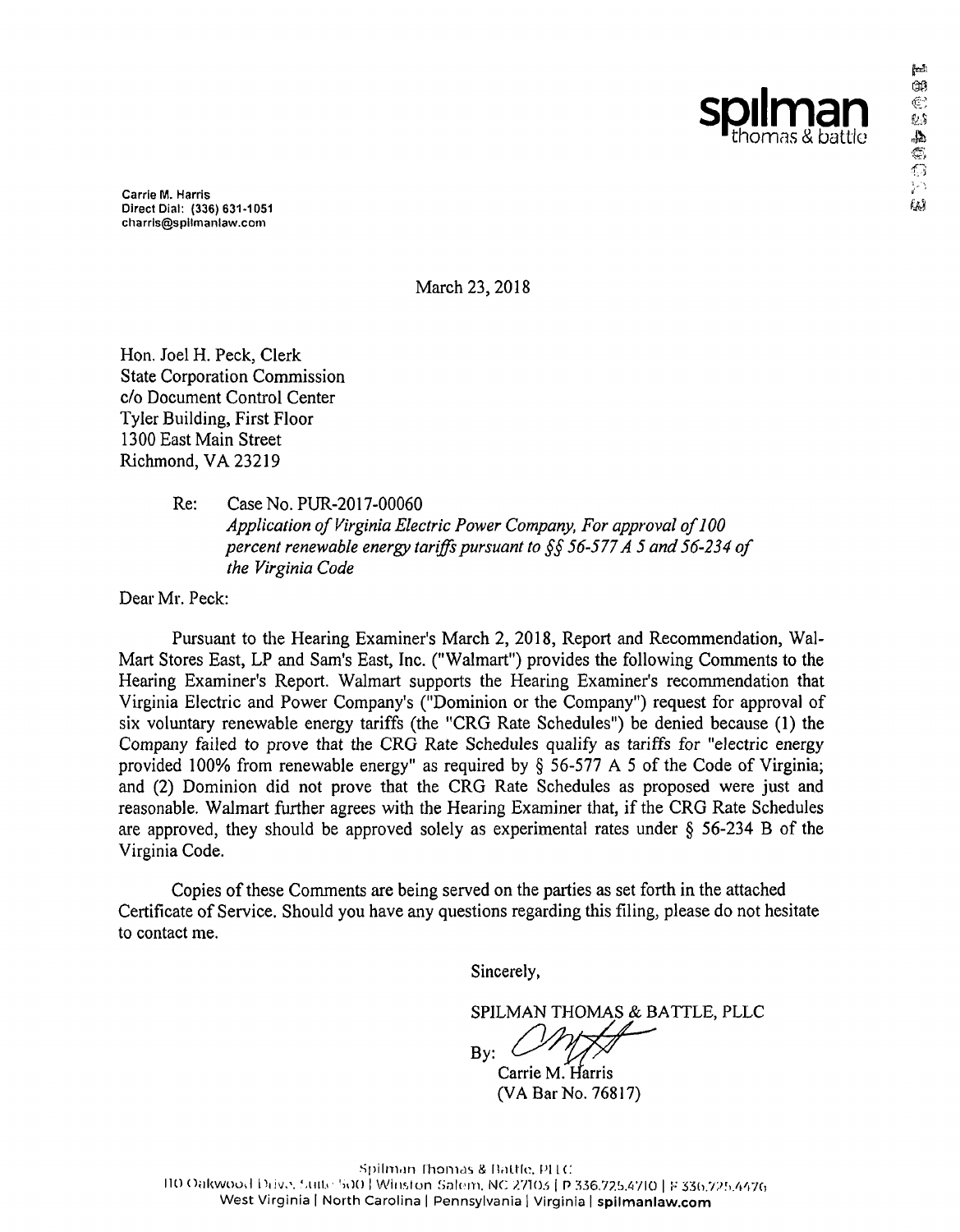## CERTIFICATE OF SERVICE

I hereby certify that I have this day served a true copy of the **Comments to the Hearing** 

## Examiner's Report by Wal-Mart Stores East, LP and Sam's East, Inc. upon the following

parties to this proceeding via electronic and U.S. First Class Mail.

Alisson Klaiber, Esquire Ashley Macko, Esquire State Corporation Commission Office of General Counsel P.O. Box 1197 Richmond, Virginia 23218-1197 Alisson.klaiber@scc.virginia.gov Ashley.macko@scc.virginia.gov Lisa S. Booth, Esquire Dominion Resources Services, Inc. 120 Tredegar Street Richmond, VA 23219 lisa.s.booth@dom.com AND Joseph K. Reid, III, Esquire Elaine S. Ryan, Esquire Anne Hampton Andrews, Esquire McGuire Woods LLP Gateway Plaza 800 East Canal Street Richmond, VA 23219-3916 jreid@mcguirewoods.com eryan@mcguirewoods.com aandrews@mcguirewoods.com Counsel for Virginia Electric and Power Company

Patrick A. Toulme, Esquire Northern Virginia Electric Cooperative 10323 Lomond Drive Manassas, VA 20109 PTouleme@NOVEC.com Counsel for Northern Virginia Electric Cooperative

C. Meade Browder, Jr., Esquire Office of the Attorney General Division of Consumer Counsel 202 N. Ninth Street Richmond, VA 23219 mbrowder@oag.state.va.us

Michael J. Quinan, Esquire Cliona Mary Robb, Esquire Christian & Barton, LLP 900 E. Main Street, Suite 1200 Richmond, VA 23219 mquinan@cblaw.com crobb@cblaw.com Counsel for Direct Energy Services, LLC

Noelle J. Coates, Esquire American Electric Power Service **Corporation** 1051 East Gary Street Suite 1100 Richmond, VA 23219 njcoates@aep.com AND James R. Bacha, Esquire American Electric Power Service Corporation 1 Riverside Plaza 29lh Floor Columbus, OH 43215 jrbacha@aep.com Counsel for Appalachian Power Company